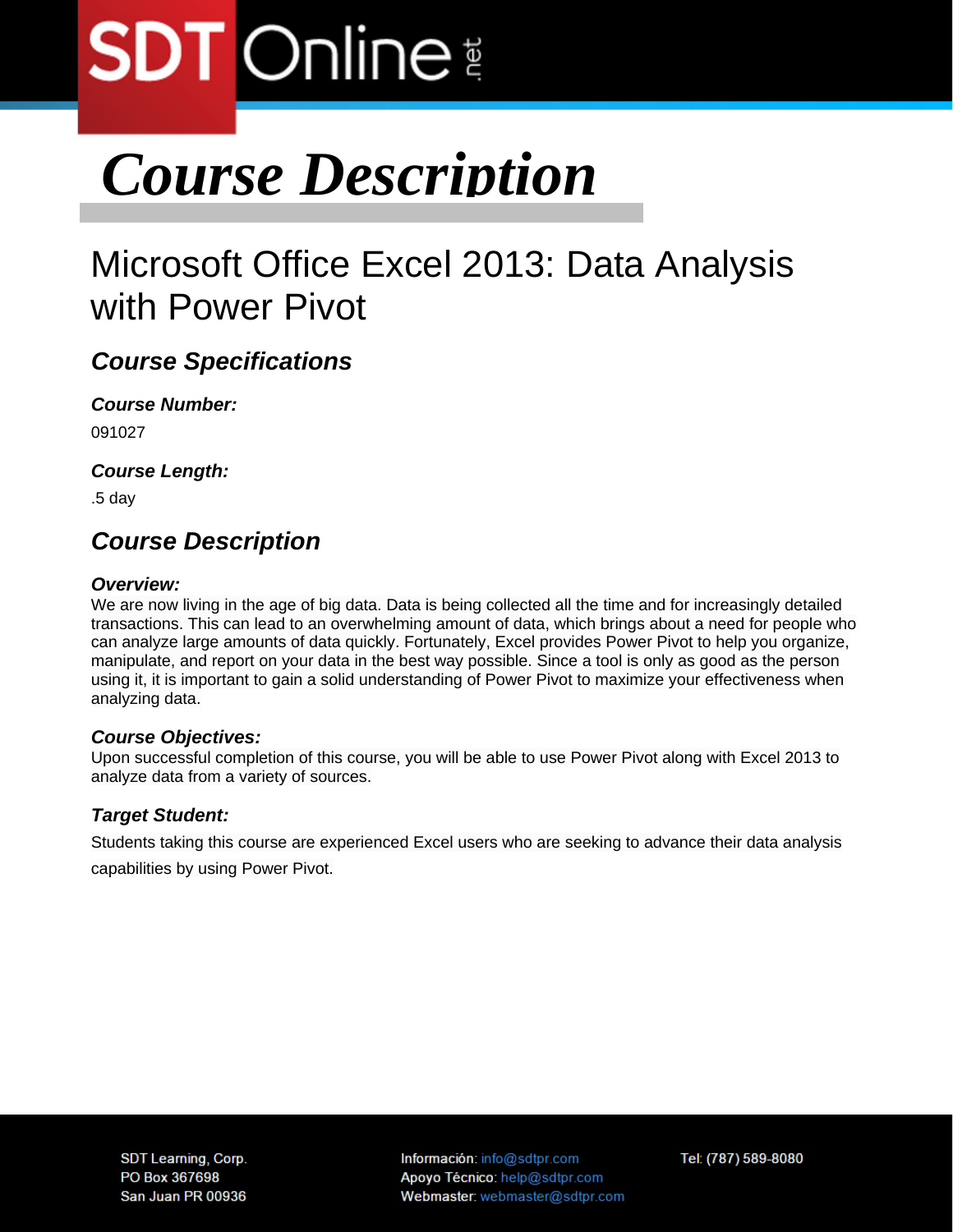# **SDT** Online

#### *Prerequisites:*

To ensure your success in this course, you should have experience working with Excel 2013 and PivotTables. You should already understand spreadsheet concepts and be comfortable creating and analyzing basic PivotTables. You can obtain this level of skills and knowledge by taking the following Logical Operations courses:

Microsoft® Office Excel® 2013: Part 1 (Second Edition) Microsoft® Office Excel® 2013: Part 2 (Second Edition) Microsoft® Office Excel® 2013: Data Analysis with PivotTables (recommended) Course-specific Technical Requirements

## *Course-specific Technical Requirements*

### *Hardware*

For this course, you will need one computer for each learner and one for the instructor. Each computer will need the following minimum hardware configurations:

1 GHz or faster 32-bit (x86) or 64-bit (x64) processor 2 gigabyte (GB) RAM (64-bit) 16 GB available hard disk space (32-bit) or 20 GB (64-bit) CD-ROM drive (if installing any software from a CD-ROM) Keyboard and mouse (or other pointing device) 1,024 x 768 resolution monitor recommended Network cards and cabling for local network access Internet access (contact your local network administrator) Printer (optional) or an installed printer driver Projection system to display the instructor's computer screen

#### *Software*

Microsoft® Windows 8® or higher

Default installation of Microsoft® Office Professional Plus 2013Learners will enable the Power Pivot add-in during class. The Power Pivot add-in is available only in the Microsoft® Office Professional Plus 2013 suite, Microsoft® Office 365™ ProPlus suite, and Microsoft® Excel® 2013 standalone application. It's not available in the Microsoft Office Standard or Professional (non-Plus) suites.

Printer driver (Printers are not required; however, each PC must have an installed printer driver to use Print Preview.)

Información: info@sdtpr.com Apoyo Técnico: help@sdtpr.com Webmaster: webmaster@sdtpr.com